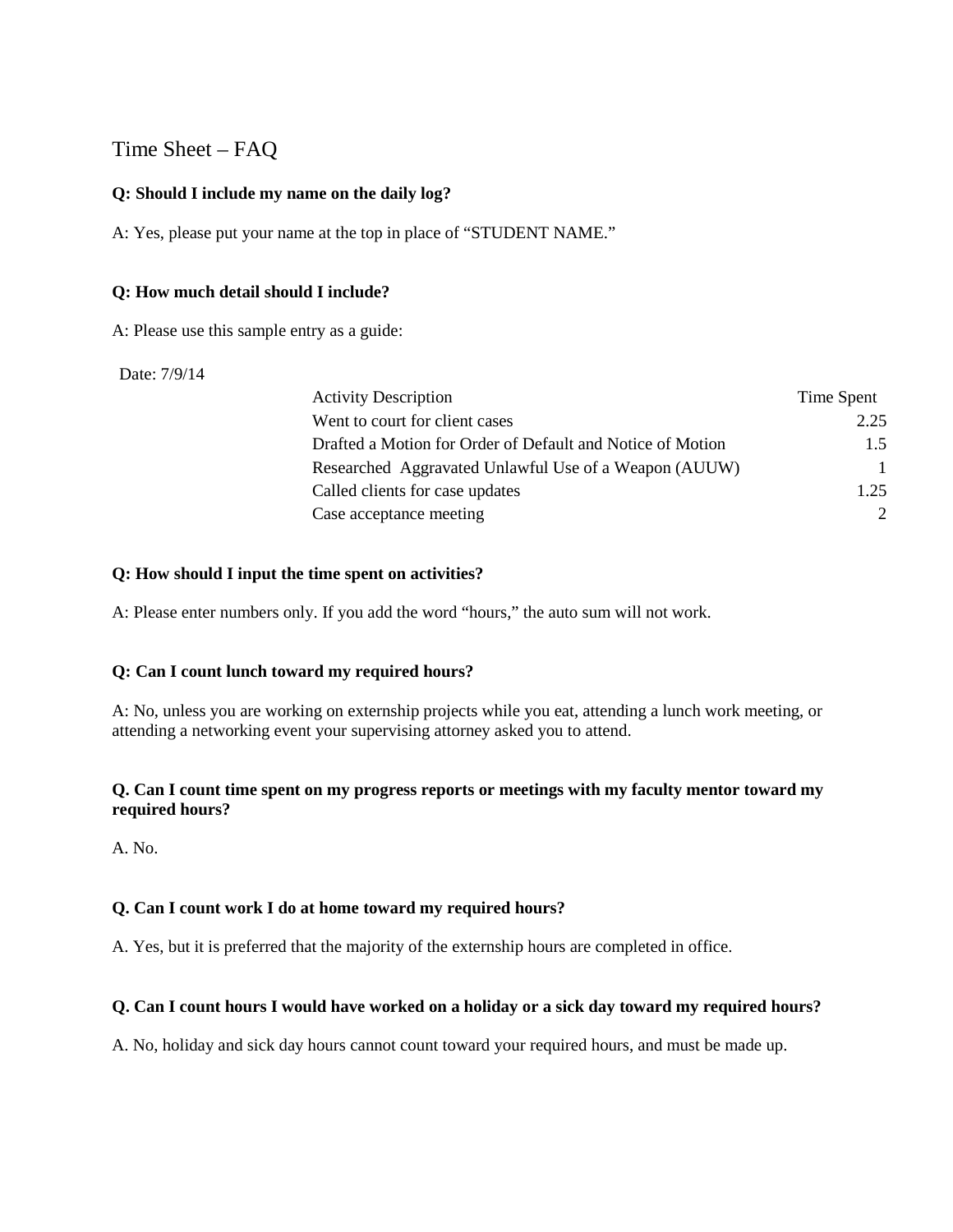#### **Q: How do I add an activity row or an extra day?**

A: If you need to make any changes to the form, I recommend saving it first.

If you need to add more activity rows for a date, I recommend copying a blank activity row, and using the control shift + keys to insert the new activity rows you need by choosing "shift cells down."

If you need to add more days, I recommend copying the last blank day(s) available, selecting the empty row underneath, right clicking there to "Insert Copied Cells," then choosing "Shift cells down." You will then need to click on your final hours and manually add any new daily time cells to the formula to ensure that the new days are added into the total auto sum. For example, if you add one day, you will need to add a comma then "C282," then push enter to finalize the new formula.

### **Q. How do I delete an activity row or an extra day?**

A. Again, I recommend saving the document first.

If you want to delete an activity row for a date, I recommend copying the row, and then choosing "delete" and then "shift cells up." Alternatively, you can copy the row, then choose "delete" and "entire row."

If you want to delete an entire day or days, I recommend copying the days, and then choosing "delete" and then "shift cells up." Alternatively, you can copy the day(s), then choose "delete" and "entire row." You will then need to click on your final hours, delete the #REF!'s, and push enter to fix the auto sum calculation.

## **Q: How do you recommend printing the daily log?**

A: I recommend converting your daily log into a table first. You can do this by selecting all the cells that contain data and pressing  $Ctrl + L$ , then selecting okay. This will make everything easier to read when printed.

In order to make all the text in the cells visible, highlight all of the cells**.** On the 'Home' tab, in the 'Alignment' group, click '*Wrap Text*'. (This button is pretty much dead center at the top of your Excel document.) Doing so will make the lines spread down and the text within them visible. This is a useful Excel tip when you have long lines of text in individual cells.

Since the log for your first and second reports will likely include lots of blank days, you can exclude the blank days by highlighting only the filled out portion of the log and then choosing "print selection" under print options, as long as you hand write your total hours on the printed copy.

Under print options, you will also want to choose "no scaling" or "fit all columns on one page" to avoid your hours ending up on separate, printed pages.

For the final report, when you want to print the whole table, you can choose "print active sheets" under the printing options instead.

Alternatively, you can pick a spot anywhere within the table, press  $Ctrl + Shift + 8$ , which will highlight the whole table, and then choose the option "print selected table."